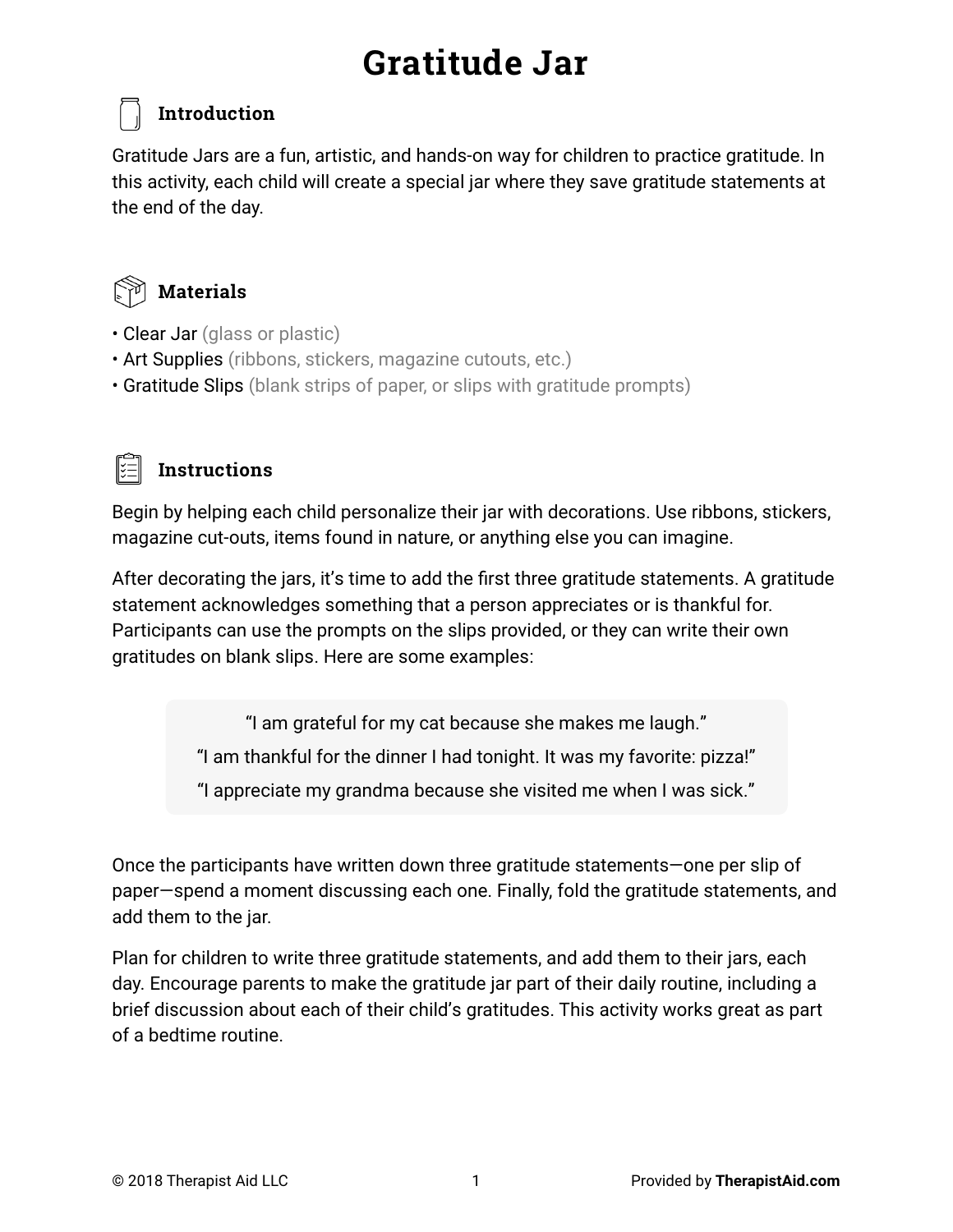**Today was special because…** 

**I appreciate (person), because…** 

**Something I accomplished today…** 

**Something I'm looking forward to…** 

**Something I am thankful for…** 

**Something I like about my family…** 

**Three people who make me happy are…** 

**I felt happy today when…** 

**Something little that makes me smile…** 

**Today I had fun when…**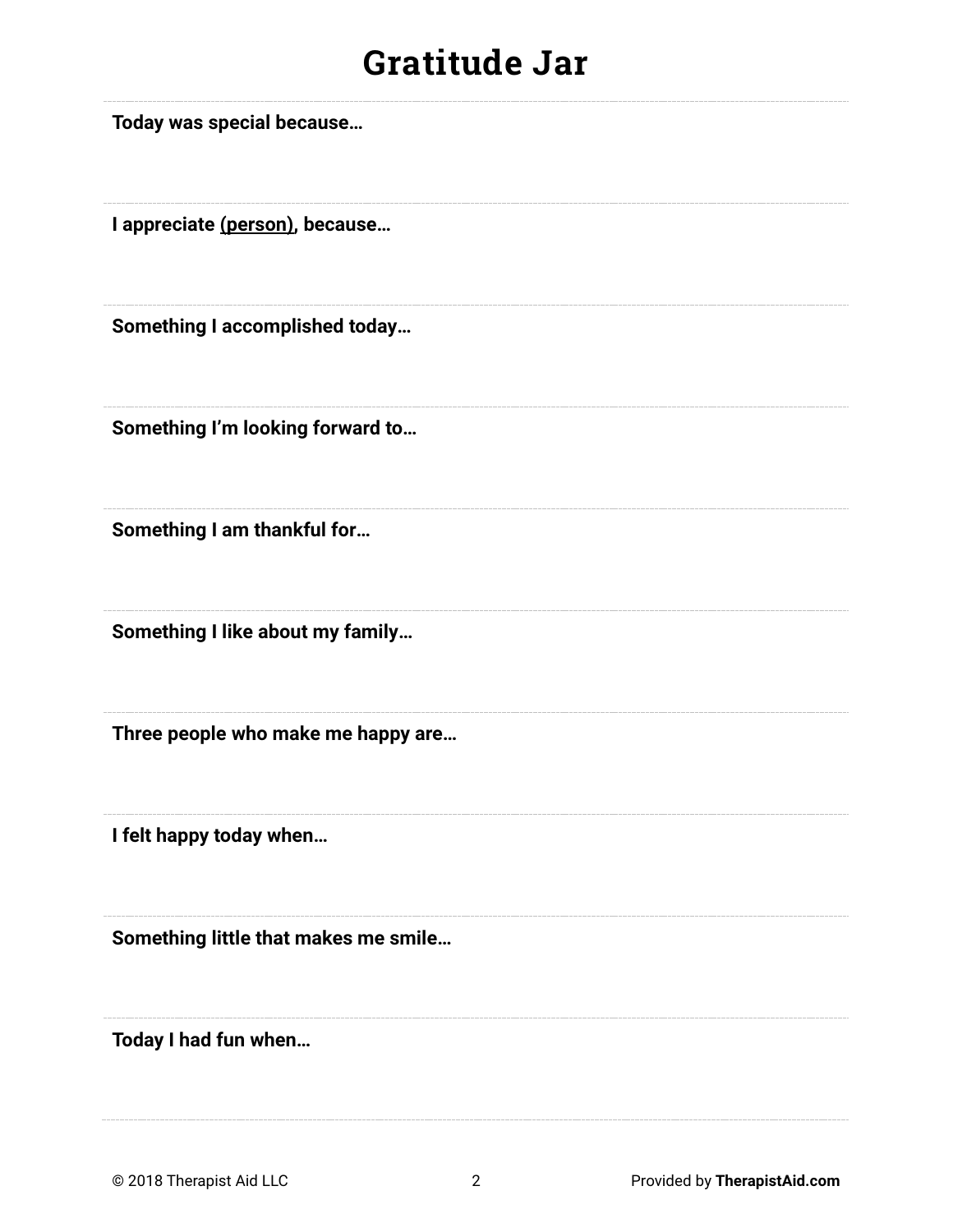**Something about today that I'll always want to remember…** 

**I am proud of (person), because…** 

**Something I appreciate about my past…** 

**My friend (name) is important to me because…** 

**Something good that happened today…** 

**I was proud of myself today because…** 

**Something interesting that I recently saw…** 

**Something special about my family…** 

**Something funny that happened today…** 

**Something I like about myself…**